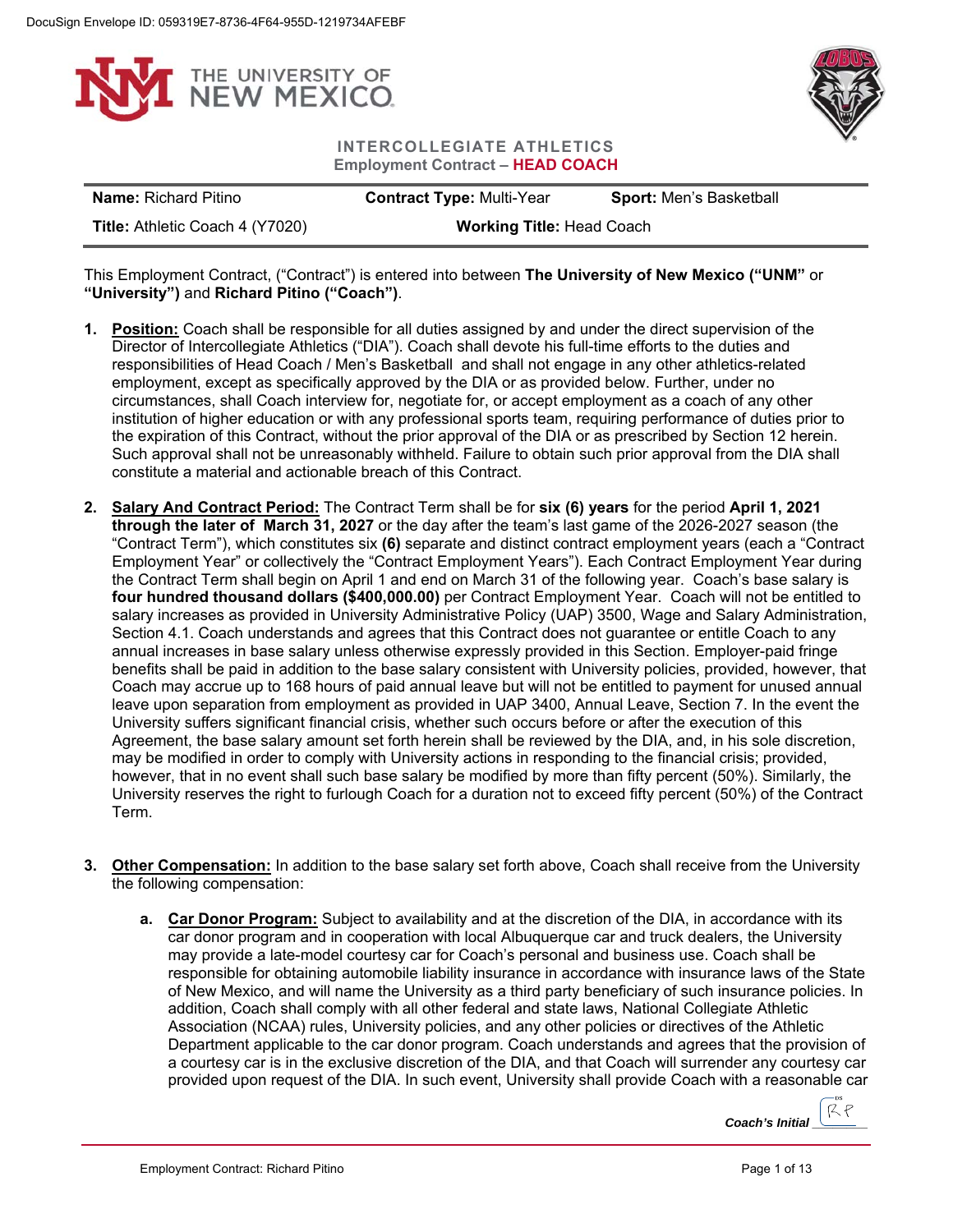stipend. Coach further understands and agrees that any courtesy car provided pursuant to this Section constitutes taxable compensation to Coach and that Coach is solely responsible for the tax consequences associated therewith.

- **b. Travel:** Coach's spouse or domestic partner (as described in UAP 3790, Domestic Partners) and minor dependent children may be added to the official University travel party to regular season away and post-season games within the continental United States and any other Mountain West Conference location at the DIA's exclusive discretion and subject to availability of funds. Coach understands and agrees that the value of this benefit likely is taxable compensation to Coach, and that Coach is solely responsible for the tax consequences associated therewith.
- **c. Country Club Membership:** Subject to availability and at the discretion of the DIA, Coach will be provided one (1) membership in a country club designated by the DIA. The Athletics Department agrees to cover the cost of membership fees, and Coach agrees to pay for all personal expenses incurred in the use of the membership. Membership as contemplated by this Section includes golf and other privileges provided by the club selected, typically but not always including tennis and pool privileges. Coach understands and agrees that the value of this membership is likely taxable compensation and that Coach is solely responsible for the tax consequences associated therewith.
- **d. Media Participation/Cooperation:** The University may enter into agreements with radio and/or televisions station(s) under which the University will receive revenue subject to conditions and terms negotiated between the University and third parties. Irrespective of the University entering into any Media Agreements during the Contract Term, the University will, in addition to the foregoing amounts, pay to Coach the additional sum of **Two Hundred Thousand Dollars (\$200,000.00)** per Contract Employment Year, in addition to Coach's base salary, to make appearances as a representative of the University and which will otherwise fulfill the obligations of the University with regard to those third-party contacts or other arrangements. Coach shall assist the University in obtaining contracts and arrangements as described in this Section, and will not unreasonably withhold or refuse any appearance which is necessary to meet the University's contractual and other obligations under this Section. Coach will not enter into any individual agreements which conflict with the rights of the University as described in this Section. The University will pay the amount described in this Section in twelve (12) approximately equal installments during the Contract Employment Year, as part of Coach's monthly compensation but in addition to, not a component of, Coach's base salary.
- **e. Program Promotion:** Coach shall actively promote the University's Intercollegiate Men's Basketball Program by giving speeches, and making himself available to alumni, supporters, civic and community groups, and as otherwise reasonably requested by the DIA. Coach shall exercise reasonable effort and devote such personal time to these activities as is customarily exerted by comparable head coaches in the promotion of Men's Basketball programs of the highest quality at other institutions of higher education engages in National Collegiate Athletic Association ("NCAA") Division I Men's Basketball. In addition, Coach agrees to engage in reasonable efforts, as requested by the University, to promote non-athletic endeavors of the University, particularly as an ambassador and spokesperson for the University's fundraising efforts. As compensation for these activities on the part of Coach, the University shall pay to Coach the additional sum of **one hundred seventy-five thousand dollars (\$175,000.00)** for Contract Employment Year One, in addition to Coach's base salary. Thereafter, for the remainder of the Term, the University shall pay to Coach the sum of **two hundred thousand dollars (\$200,000.00)** per Contract Employment Year. The University will pay the amount described in this Section in twelve (12) approximately equal installments during the Contract Employment Year, as part of Coach's monthly compensation but in addition to, not a component of, Coach's base salary. Coach understands and agrees that payments to Coach pursuant to this Section constitute taxable compensation and that Coach is solely responsible for the tax consequences associated therewith.
- **f. Retention Bonus**: Coach shall be entitled to Retention Bonuses as follows:

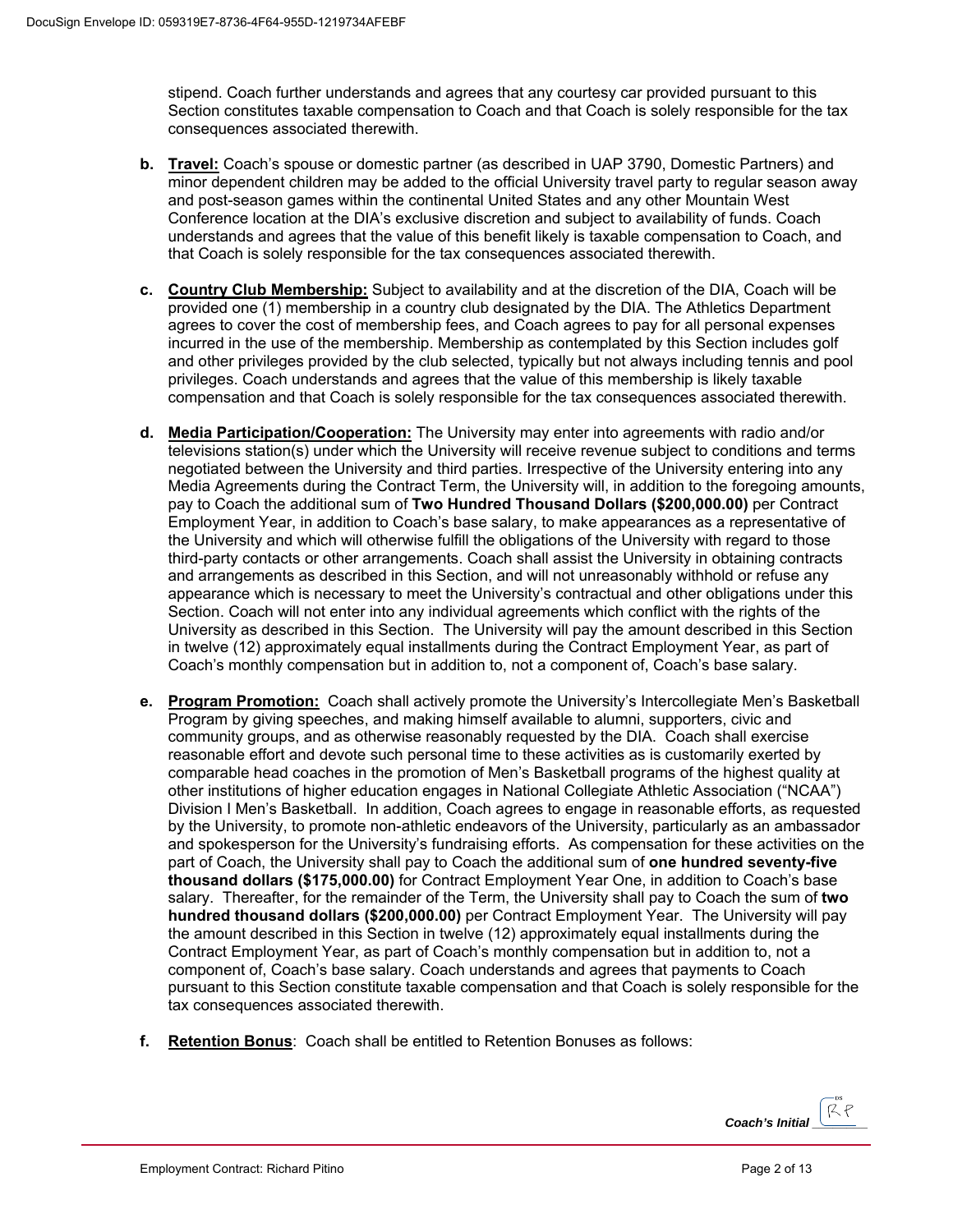- i. Completion of Contract Employment Year One: \$25,000
- ii. Completion of Contract Employment Year Two: \$25,000<br>iii. Completion of Contract Employment Year Three: \$25,000
- iii. Completion of Contract Employment Year Three: \$25,000<br>iv. Completion of Contract Employment Year Four: \$25,000
- iv. Completion of Contract Employment Year Four:
- v. Completion of Contract Employment Year Five: \$50,000
- vi. Completion of Contract Employment Year Six: \$50,000

Retention Bonuses for Contract Employment Years One through Four shall accrue until completion of Contract Employment Year Four, at which time they shall vest and University shall pay to Coach the full amount of accrued earned bonuses for the previous years. If Coach leaves his position at any time before he completes Contract Employment Year Four, all accrued Retention Bonuses shall revert to the University. Subsequent Retention Bonuses shall be paid at the completion of each respective Contract Employment Year. Payments contemplated by this Section shall be paid no later than **sixty (60) days** after the end of the Contract Employment Year in which the bonus is accrued and earned. Coach understands and agrees that bonus payments, if any, are taxable compensation and that Coach is solely responsible for the tax consequences associated therewith.

- **g. Men's Basketball Tickets**: Coach shall receive up to twelve (12) tickets for seats at each home Men's and Women's Basketball game played at The Pit and any post-season games of the University's Men's Basketball team, should UNM have access to post-season tickets. Coach may request the use of a suite for home Men's and Women's Basketball games, and if a suit is available, the DIA may allow such use on a case-by-case basis. Coach understands and agrees that Coach is solely responsible for the tax consequences associated therewith.
- **h. Football Tickets**: Coach shall receive up to Eight (8) tickets for seats at each home game played at University Stadium by the University's Football team. Coach understands and agrees that Coach is solely responsible for the tax consequences associated therewith.
- **i.** Relocation Allowance: Coach is eligible for a relocation allowance for costs associated with relocation in accordance with UAP 4020, New Employee Relocation Allowance. The amount for relocation expenses under this Section will be a one-time amount of **twenty-five thousand (\$25,000.00),** paid to Coach in Coach's regular paycheck upon the successful completion of a Relocation Allowance Request form to be submitted by the hiring officer. This Relocation Allowance is in addition to in-kind and no cost services and accommodations that University shall provide to Coach to accommodate his relocation.

Relocation allowance amounts and the value of any hotel rooms or temporary housing provided at no cost to the Coach during the relocation period are reported as taxable income to the Coach, and applicable withholding taxes will be withheld from payment. Coach's year-end tax statement (Form W-2) will include the gross amount of this allowance and all applicable taxes withheld in the calendar year of the payment.

If Coach fails to complete the first Contract Employment Year, Coach is required to repay a prorated portion of the allowance, proportional to the number of months remaining on the first Contract Employment Year. Coach also agrees and understands that reimbursement may be accomplished in whole or in part via deduction from Coach's final paycheck as permitted by New Mexico law, Section 50-4-2 NMSA (1978). The amount of the deduction will not exceed the minimum wages to which the Coach would be entitled under state and federal law. Coach further agrees and understands that if the deduction from Coach's final check does not reimburse the University in full for moving expenses paid to the Coach, Coach will reimburse the University the remaining balance within sixty (60) days of the termination date. Coach understands agrees that all compensation set forth in this Section is

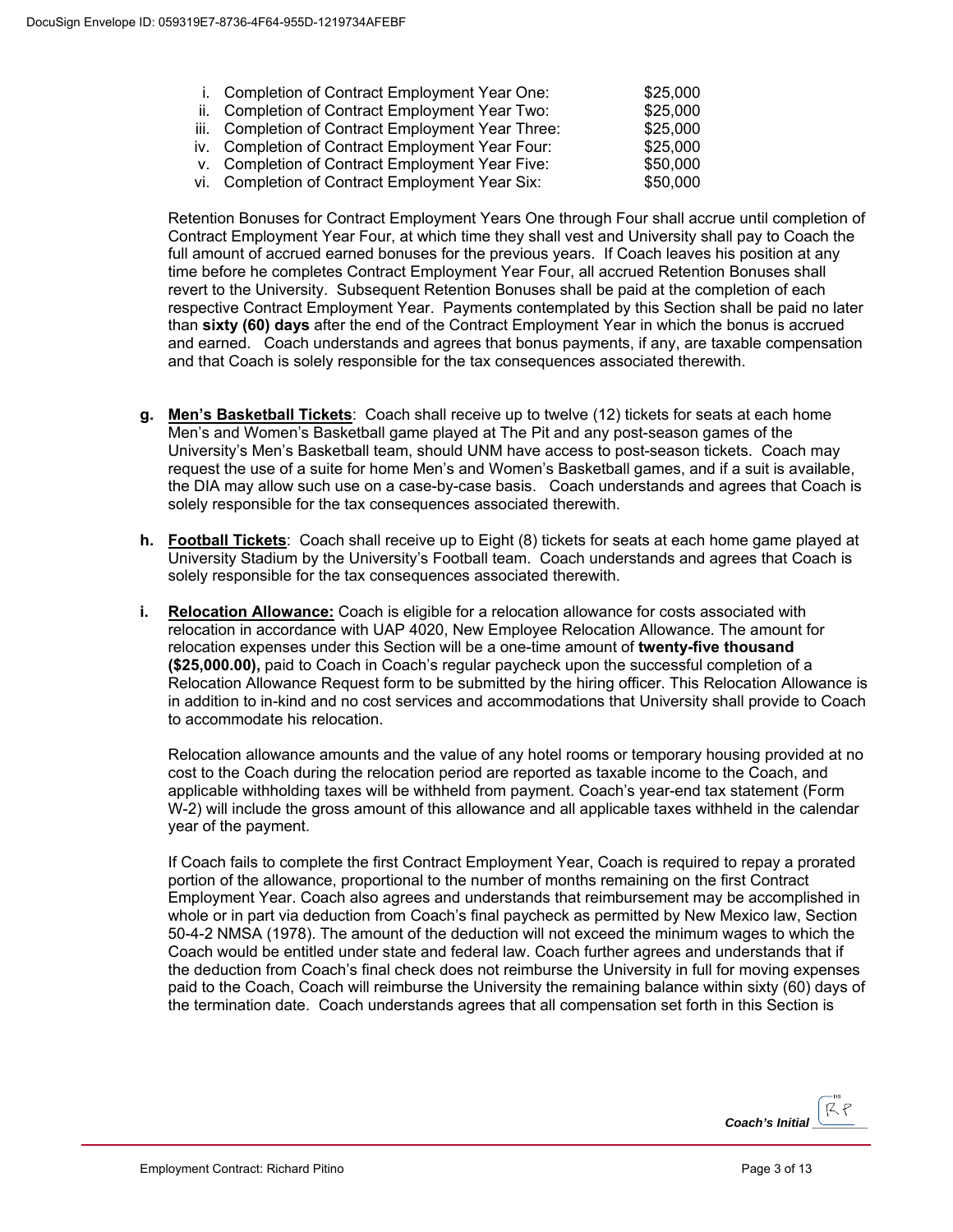subject to compliance with University policies and procedures, the Mountain West Conference (MWC) rules and regulations, and the NCAA policies and procedures.

**4. Incentive Salary:** In addition to the compensation set forth above, Coach is eligible for incentive payments according to the following categories and amounts set forth below.

| а. | Mountain West Conference Achievement                                             |           |
|----|----------------------------------------------------------------------------------|-----------|
|    | Regular Season Champion:<br>Ι.                                                   | \$10,000  |
|    | Mountain West Conference Tournament Championship:<br>н.                          | \$10,000  |
| b. | <b>NCAA Championship Achievement</b>                                             |           |
|    | NCAA Championship Tournament At-Large Bid:                                       | \$10,000  |
|    | Progress to Round of 32:<br>ii.                                                  | \$20,000  |
|    | iii.<br>Progress to Sweet 16:                                                    | \$30,000  |
|    | iv. Progress to Elite Eight:                                                     | \$40,000  |
|    | Progress to Final Four:<br>V.                                                    | \$50,000  |
|    | <b>NCAA National Championship Victory:</b><br>vi.                                | \$100,000 |
|    | 1. A maximum of one (1) incentive payment pursuant to this Subsection 4.b may be |           |
|    | earned per Contract Employment Year.                                             |           |
| с. | Coaching Recognition                                                             |           |
|    | Mountain West Coach of the Year                                                  | \$10,000  |
|    |                                                                                  |           |

**d.** Student Athlete Academic Performance

i. Men's Basketball Team Single year Academic Performance Rating

1. If APR for academic year is greater than 970: \$15,000

ii. Academic Completion Rate: At the end of each semester during the Term, UNM's Associate AD for Compliance shall review and compare the number of academic credit hours attempted and passed by all Men's Basketball student athletes who were initially included in the UNM Registrar's GPA calculation at the beginning of the semester (including any student athletes who have exhausted eligibility or former student athletes). If the ratio of passed hours to attempted hours (passed hours divided by attempted hours) is equal to or greater than 0.80, Coach shall receive an incentive payment of \$10,000.

Coach will be eligible for incentive salary payments after completing the Contract Employment Year in which the incentive is earned. Incentive payments, if any will be paid no later than **sixty (60) days** after the end of such Contract Employment Year. Coach understands and agrees that incentive payments, if any, are taxable compensation and that Coach is solely responsible for the tax consequences associated therewith.

The incentives contemplated by this Section are contingent upon sufficient appropriations being available to fund them. In the event that the legislature of the state of New Mexico reduces its appropriation to the University or to the Athletic Department below the level funded as of July 1, 2019, these incentives shall be paid in the reasonable discretion of the DIA.

**5. Independent Income:** Subject to compliance with Athletics Department, University, MWC and NCAA policies, as currently in force and from time to time amended, and with advance written permission of the DIA, Coach may earn other athletics-related income during the period of this Contract. Coach understands and agrees that such activities are independent of Coach's University employment and the University shall have no liability or responsibility for any claims arising therefrom. Coach agrees to indemnify the University and hold it harmless from any claims arising out of any independent contractual or other business and/or employment arrangements with third parties. Coach's advance written requests pursuant to this Section shall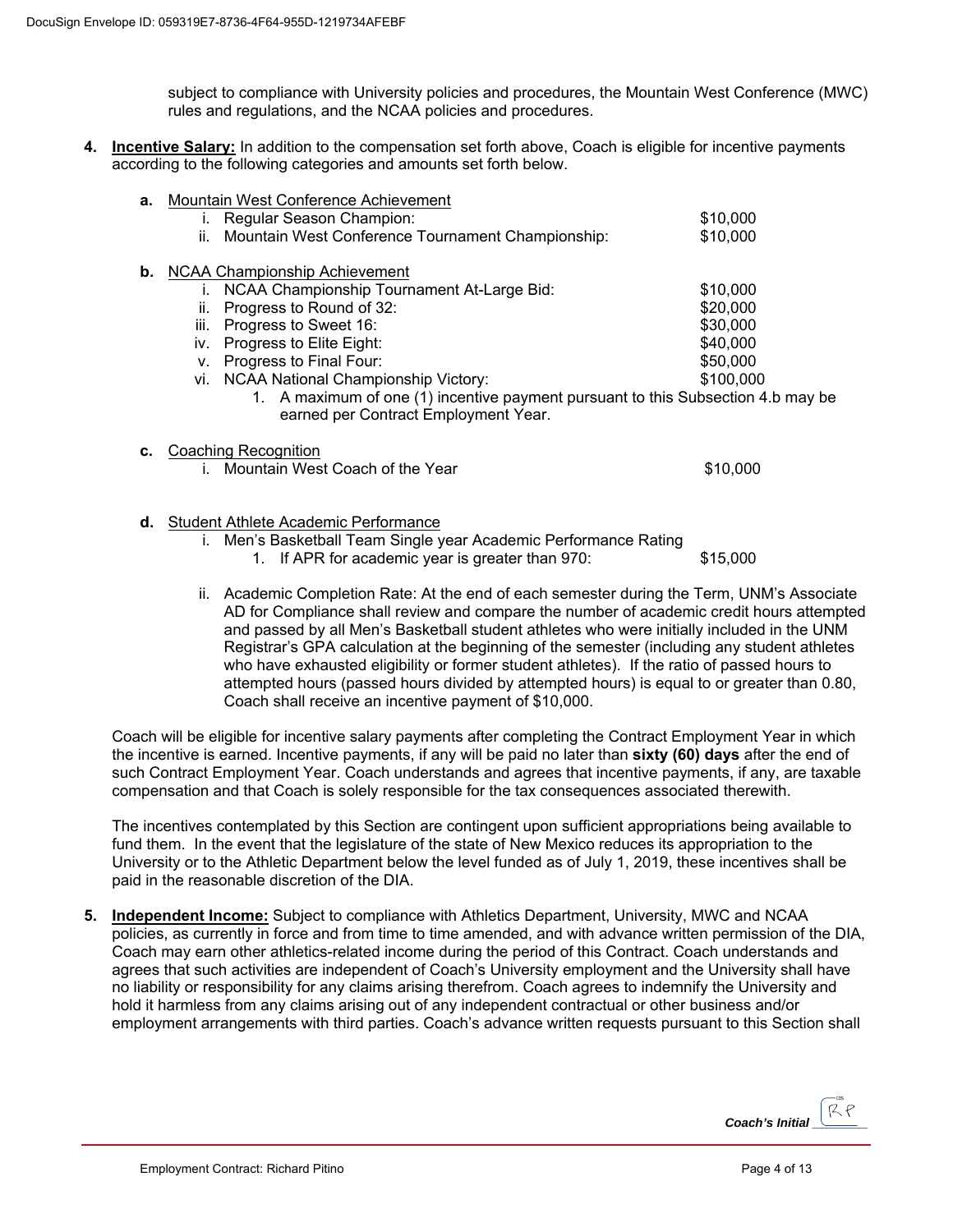include the sources and amounts of any independent income contemplated by this Section. Coach understands and agrees that Coach is solely responsible for any tax liability associated with such activities.

- **a.** With the written permission of the DIA, Coach may organize and conduct a camp, clinic, lessons, or sports league pursuant to the Athletics Department's summer camp policy. Coach understands and agrees to comply with all generally applicable University policies as well as the terms UNM Athletics' Camp Manual Policy and Procedures provided by the UNM Athletics Compliance office. Coach acknowledges that these policies, procedures and rules include, but are not limited to policies and rules regarding: licensing of University logos, trademarks, copyrighted material and the images and likenesses of University students and employees; income reporting; background checks; minors on campus; discrimination and harassment; and the appropriate use of University facilities. University campus facilities for such activities shall be provided by the University to Coach at the lowest posted rate available to the public. These activities are performed in addition to Coach's assigned duties and responsibilities, and shall not interfere with his assigned duties and responsibilities. Coach shall receive no compensation from the University in connection with these activities. Coach understands and agrees that Coach is solely responsible for any tax liability associated with such activities and that the University shall have no liability or responsibility for any claims arising therefrom. Coach shall be responsible for obtaining general liability insurance in accordance with insurance laws of the State of New Mexico, and will name the University as a third party beneficiary of such insurance policies. Coach agrees to indemnify the University and hold it harmless from any claims arising out of any camp-related activities.
- **b.** With the written permission of the DIA, Coach may contract with third parties related to the provision of or advertising for athletic-related apparel. However, such contracts shall not interfere with or diminish the value of any similar agreement the University may have with the same or other third parties. Coach shall receive no compensation from the University in connection with such third-party contracts, and Coach understands and agrees that Coach is solely responsible for any tax liability associated with them and that the University shall have no liability or responsibility for any claims arising therefrom.
- **6. Duties and Responsibilities:** Under the supervision and direction of the DIA, Coach shall be responsible for the strategic planning, supervision, management, direction and leadership of the University's Intercollegiate Men's Basketball Program in an efficient and effective manner to achieve the goals and objectives of the Program and the Department of Intercollegiate Athletics as established by the DIA. Said goals and achievements shall be in concert with the mission of the Department of Intercollegiate Athletics and the University, including the planning development, implementation and maintenance of an NCAA Division I Men's Basketball program that is characterized by excellence, exemplified by academic achievement and development of character, maturity and a sense of fair play in Men's Basketball. To that end:
	- **a.** Coach shall perform his duties and responsibilities under this Contract to the reasonable satisfaction of the DIA, including but not limited to the supervision and evaluation of assistant coaches and those support staff who report to Coach, provision of leadership for the effective recruiting, coaching and instruction of student athletes as well as all responsibilities normally associated with and performed by a Head Coach of an NCAA Division I Men's Basketball program at a member institution of the Mountain West Conference or other major NCAA Division I institution. Coach agrees to maintain a courteous and collegial working relationship with Athletics Department staff. Coach shall perform all duties set forth in this Contract and reasonably assigned by the DIA including, without limitation, assisting in the development and implementation of recruiting plans and strategies consistent with all applicable NCAA and MWC regulations; and, in general shall be responsible for evaluating, recruiting training conditioning, instructing, supervising, disciplining and coaching student athletes to prepare them to compete in the MWC and against college competition at the national level.
	- **b.** In coordination with the DIA, Coach shall have the duty and authority to hire and terminate assistant Men's Basketball coaches and Men's Basketball Program staff, not in violation of UNM

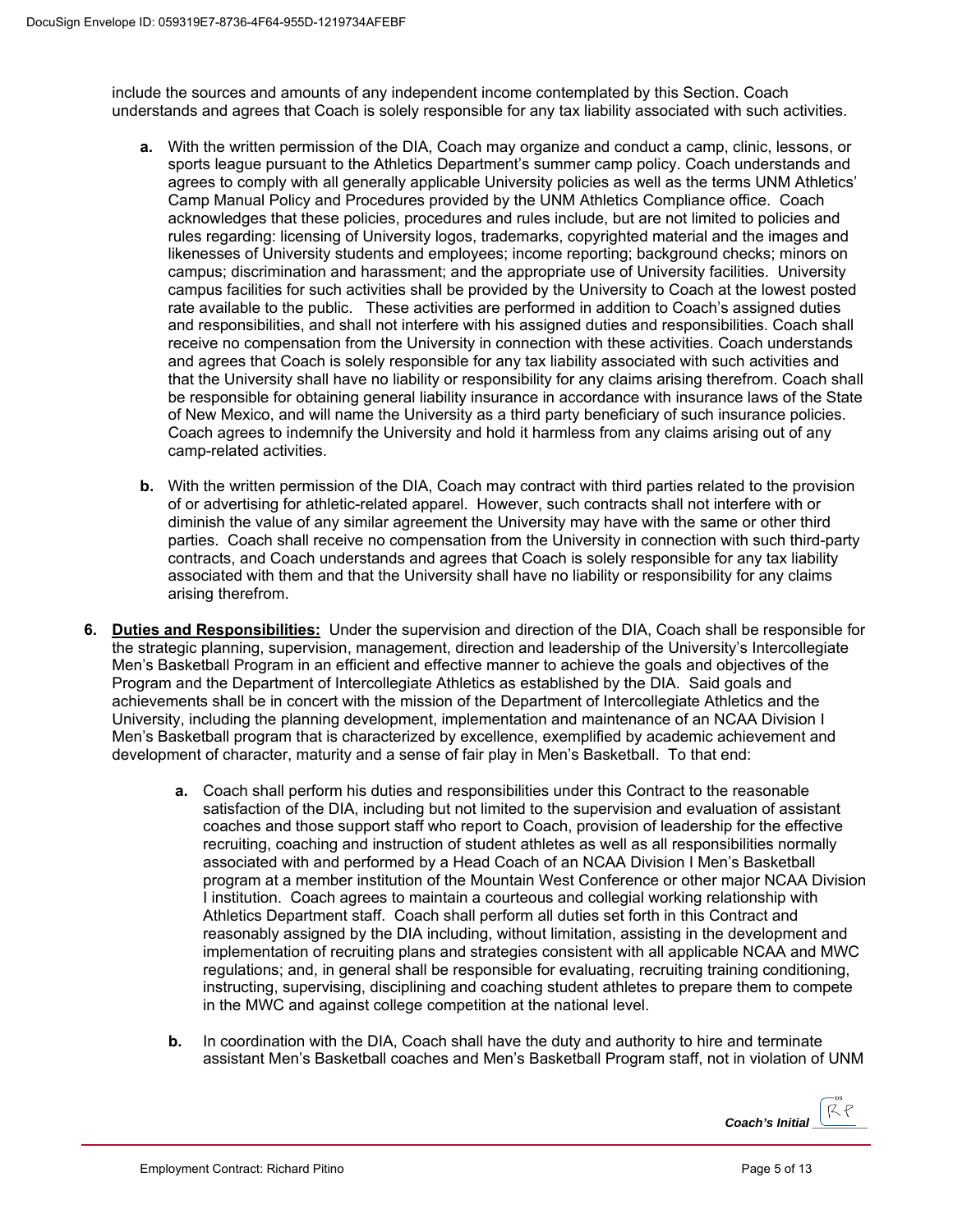Policy, federal or state employment laws. All decisions regarding hiring and firing of coaches and Men's Basketball Program staff shall be subject to the approval of the DIA.

- **c.** Coach shall require and use his best efforts to ensure that institutional control of the Men's Basketball program is sustained through the development, implementation and maintenance of a vigorous and effective program for compliance with all NCAA, and MWC regulations and bylaws, and all policies of the University.
- **d.** Coach shall act and speak positively about the University, University personnel, and the University's athletic programs in private and public forums.
- **e.** Coach shall perform his duties and responsibilities while comporting himself at all times in a professional and personal manner consistent with good sportsmanship and with the high moral, ethical and academic standards of the University and the Department, the MWC, and the NCAA.
- **f.** At no time shall Coach be involved in discreditable conduct that is knowingly or recklessly inconsistent with professional standards of the University, or that is seriously prejudicial to the best interests of the University, or that knowingly or recklessly violates the University's mission in a substantive manner.
- **g.** Coach shall exercise due care such that any personnel under his responsibility or supervision shall comport themselves in a similar manner.
- **h.** Coach shall make every reasonable effort to ensure that all student athletes' academic requirements are met in cooperation with and in support of the University faculty and administration.
- **i.** Coach recognizes and supports the importance to the University of its academic policies, standards and requirements and Coach hereby agrees to abide by and support these and any future academic standards adopted by the University, in all aspects of his duties and set forth herein.
- **j.** Coach shall not disclose or use any secret, proprietary, or confidential information about the University or its business affairs or activities, all of which shall be deemed "confidential information," except during the term hereof and then only for the benefit of the University or as may be required by law or a court order.
- **k.** Coach, as a recognized and notable spokesperson for intercollegiate athletics and education, shall support the University administration mission, policies and decisions in all of his dealing and activities with the public
- **7. Conduct of Athletics Personnel:** Coach, hired to administer, conduct, and/or coach intercollegiate athletics, shall act with honesty and sportsmanship at all times in promoting the honor and dignity of fair play in the context of the high standards associated with collegiate competitive sports. Coach understands and agrees that honesty and sportsmanship at all times, and the promotion of the honor and dignity of fair play in the context of the high standards associated with collegiate competitive sports, are material to this Contract, and that any conduct that undermines these values shall constitute grounds for discipline, which may include termination for cause in accordance with Section 11.

Coach acknowledges that negative statements concerning the Athletics Department, the University, and the State of New Mexico made to the media or in public may be detrimental to recruiting, fundraising, and the morale of coaches, staff and players in the Men's Basketball program and other programs of intercollegiate athletics and the reputation of the University. Therefore, Coach agrees that Coach shall, in a timely manner, first direct any complaint or criticism that Coach may have of the Men's Basketball Program, Athletics Department or the University to the DIA before directing the complaint or criticism to anyone else. Further,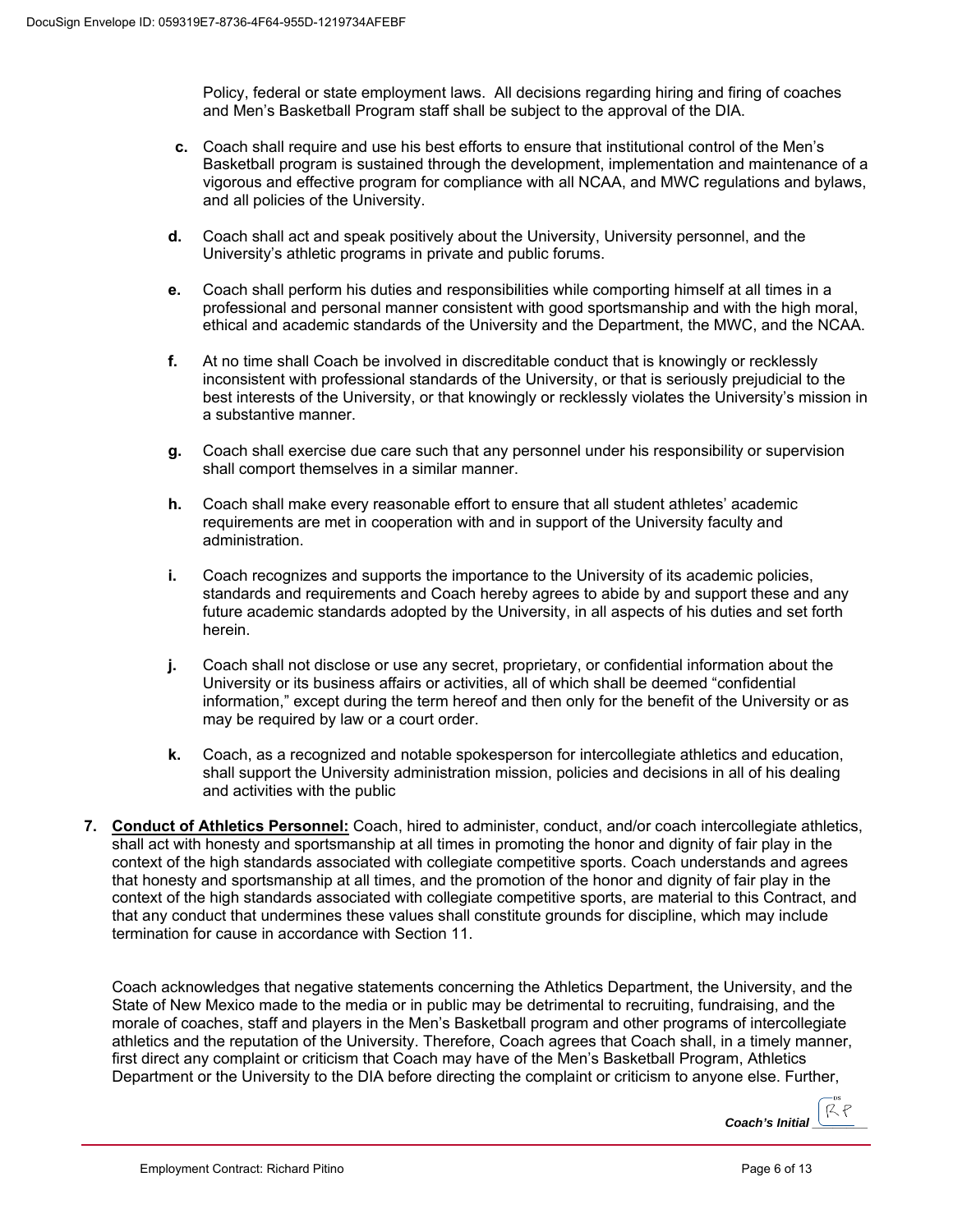Coach shall make reasonable efforts to project a positive image with respect to the University, Athletics Department, and Men's Basketball Program.

Coach shall not engage in activities or conduct injurious to the reputation of the University, including without limitation, repeatedly conveying to one person, or conveying to an assembled public group, negative information concerning the University. This shall not prohibit Coach from making communications protected by whistleblower laws.

Conduct by Coach materially inconsistent with this Section shall constitute grounds for discipline, which may include termination for cause in accordance with Section 11.

- **8. Unethical Conduct:** Coach will refrain from unethical conduct. Unethical conduct may include, but is not limited to, the following examples of misconduct:
	- **a.** Refusal to furnish information relevant to an investigation of a possible violation of an NCAA regulation when requested to do so by the NCAA or the University;
	- **b.** Knowing involvement in arranging for fraudulent academic credit or false transcripts for a prospective or an enrolled student-athlete;
	- **c.** Knowing involvement in offering or providing a prospective or an enrolled student-athlete an improper inducement or extra benefit or improper financial aid;
	- **d.** Knowingly furnishing the NCAA or the University false or misleading information concerning Coach's involvement in or knowledge of matters relevant to a possible violation of an NCAA regulation;
	- **e.** Receipt of benefits by Coach for facilitation or arranging a meeting between a student-athlete and an agent, financial advisor, or a representative of an agent or advisor (e.g., "runner");
	- **f.** Refusal to furnish information relevant to an investigation of a possible violation of federal or state law or University policy when requested to do so by lawfully authorized federal or state agents or University officials or when otherwise required to report under University policy; or
	- **g.** Refusal to comply with regulatory or policy requirements, including but not limited to the reporting requirements imposed by the Jeanne Clery Disclosure of Campus Security Policy and Campus Crime Statistics Act (the "Clery Act"), Title IX of the Education Amendments of 1972, and any and all University policies relating thereto.

Coach's agreement to refrain from unethical conduct is a material term of Coach's employment and this Contract. Coach expressly understands and acknowledges that unethical conduct is sufficient justification for Termination of Contract for Cause as described in Section 11.

**9. Compliance With Laws, Policies, Rules and Regulations:** With the University's assistance, Coach shall be responsible for being fully knowledgeable of, and being in full compliance with, the policies, rules, and regulations of the University, the MWC, or any other conference with which the University may elect to affiliate, the NCAA (as they are currently in force and as they are amended from time to time), as well as applicable federal laws, including but not limited to the Clery Act; Title IX of the Education Amendments of 1972; applicable New Mexico laws; and University policies regarding crime reporting and sexual harassment, including, but not limited to sexual harassment, sexual misconduct, and sexual violence. Coach shall immediately report any apparent or confirmed violations of the above laws, policies, rules, and regulations occurring in the department to the university's compliance staff, the DIA, or UNM's Division of Human Resources, as well as other University official/departments as may be required by University policy. Upon receiving any information about a person who has experienced sexual misconduct, harassment, sexual assault or other sexual violence, Coach shall also report the information to UNM's Office of Equal Opportunity (OEO) within 24 hours, or as soon as reasonably practicable, by calling OEO at 505-277-5251 or by email at oeo@unm.edu. Failure by Coach to report immediately to the University's athletics compliance staff and, as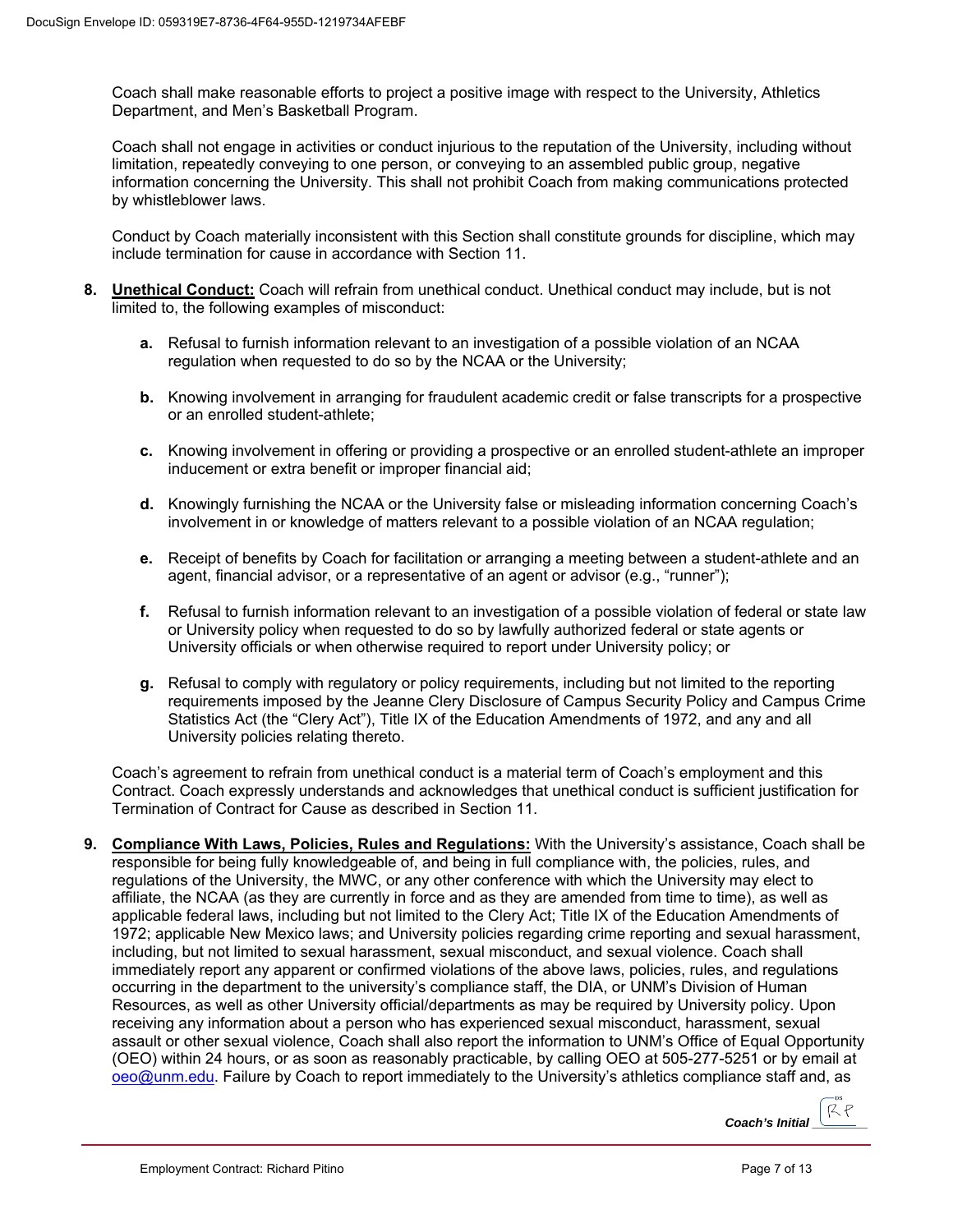appropriate the DIA or other responsible University official/department, any alleged violations of University, MWC or NCAA policies, rules or regulations by Coach or, upon becoming aware of violations by any coaches, staff members, student-athletes, or other persons under Coach's supervision that become known to Coach, which failure, in the reasonable opinion of the DIA (i) creates material risk for the University or Program or (ii) negatively affects the University or the Program in a material manner, shall subject Coach to disciplinary or corrective action as set forth in the NCAA enforcement procedure. Such failure to report shall also subject Coach to immediate suspension, at the University's sole discretion, for a period of time without pay, or termination as described in Section 11.

If the University determines that Coach is in violation of MWC or NCAA rules and regulations while employed by the University, or was in violation of NCAA or conference rules and regulations during prior employment at another NCAA member institution, Coach shall be subject to disciplinary or corrective action and may be suspended without pay by the University at the University's reasonable discretion for a period of time not to exceed ninety (90) days, or terminated as described in Section 11. If Coach knowingly or recklessly fails to meet his obligations as stated in this Section or fails to complete any University-required training within six (6) months of the beginning of Coach's employment, or otherwise materially fails or refuses to meet his obligations under any law, regulation, policy or procedure, Coach may be subject to disciplinary action up to and including suspension and termination as described in Section 11.

Coach specifically acknowledges and agrees that Coach's compliance with applicable laws, policies, rules, and regulations are material obligations of this Contract.

- **10. Non-Applicability of University Employment Policies and Due Process Guarantees:** This Contract creates no expectancy of or property interest in continued employment with the University. Accordingly, no provisions of the University Administrative Policy manual (UAP) addressing or governing separation of employment, discipline or contract employees generally are applicable to Coach. No due process guarantees relating to progressive discipline, suspension, discharge, and appeal processes are accorded to Coach under this Contract. All rights, processes and notices afforded to Coach or required from Coach are specifically enumerated under Sections 11, 12 and 13 of this Contract.
- **11. Termination of Contract for Cause:** The University reserves the right to immediately terminate this Contract for cause at any time. Cause includes, but is not limited to, violation of any material obligation of Coach under this Contract or any amendments hereto. In addition to a material breach of this Contract, the parties agree that the following non-exclusive list constitutes cause for termination under this Section. Notwithstanding the foregoing and the following, University acknowledges and agrees that it is not the intent of the University for this Contract to be terminated for Cause for minor, technical, or otherwise immaterial defaults or insignificant violations that do not entail the risk of damage to the University's reputation, regulatory, monetary or other civil damages to the University or criminal or institutional penalties. Moreover, where appropriate, prior to invoking its right to terminate this Contract for Cause, University agrees that it shall afford Coach with a reasonable opportunity to cure a default in a timely manner, provided such default is of a nature that is capable of being cured, as determined in University's discretion.
	- **a.** insubordination;
	- **b.** neglect of, or failure or refusal to perform, his duties as Head Coach in any material respect after receiving written notice of such failure or refusal from the DIA;
	- **c.** malfeasance involving misuse of University or donor funds;
	- **d.** failure to comport himself in a manner consistent with good sportsmanship or the moral, ethical or academic standards specified in this Contract or in University policies and regulations;
	- **e.** failure by Coach or any person under his supervision and direction, about whom he knew or should have known, to materially comply with applicable standards or regulations of the MWC or the NCAA,

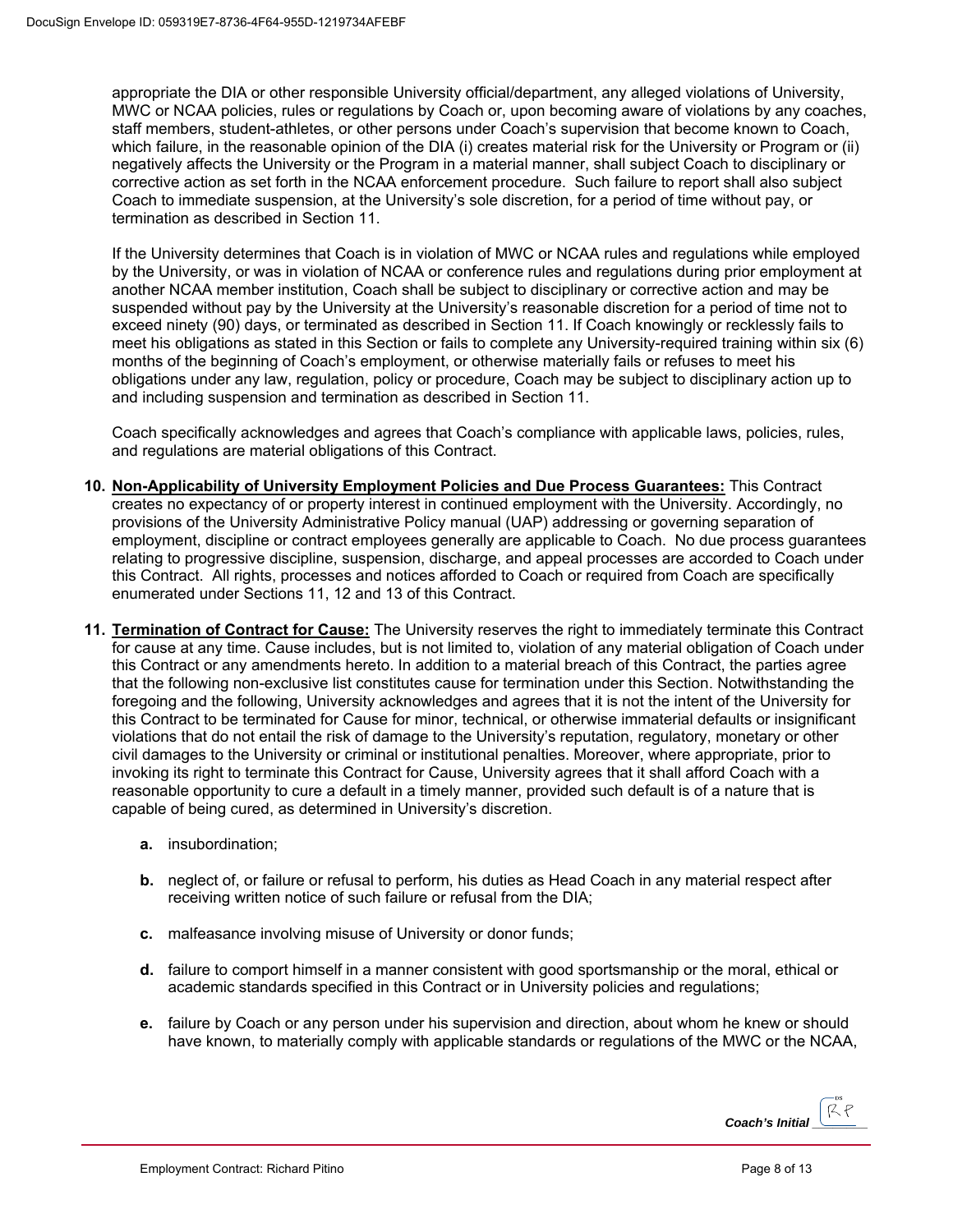federal or state law, or University rules, regulations or policies, as amended from time to time, regardless of whether such violation results in the imposition of sanctions or other consequences;

- **f.** Coach's failure to promote an atmosphere of compliance or failure to properly and effectively monitor personnel under his supervision and direction which results in material non-compliance by those personnel, with applicable standards or regulations of the MWC or the NCAA, federal or state law, or University rules, regulations, or policies, as amended from time to time, regardless of whether such violation results in the imposition of sanctions or other consequences;
- **g.** instruction to any assistant coach, student or other person to respond inaccurately or incompletely to any request or inquiry concerning a matter relevant to University's athletic programs or other institution of higher learning which shall be propounded by University, the NCAA, the MWC or other governing body having supervision over the athletic programs of University or such other institution of higher learning, or required by law;
- **h.** failure to fully cooperate in the enforcement and implementation of any drug testing and/or education program established by the University, the MWC, the NCAA, or pursuant to federal or state law that is applicable to student athletes or other employees of the University;
- **i.** pleading no contest to, being convicted of or pleading guilty to (i) any felony; or, (ii) any misdemeanor involving gambling, drugs or alcohol;
- **j.** engaging in conduct which either (i) displays a continual, serious disrespect or continual, serious disregard for the mission of the University, (ii) brings Coach into public disrepute or (iii) constitutes moral turpitude or breaches the moral and ethical standards applicable to Coach as a visible representative of the University;
- **k.** violation of policies, rules, or regulations of the University; major or repeated secondary infractions of the MWC or NCAA rules (including any similar infraction which may have occurred at Coach's prior employment); major or repeated minor violations of New Mexico or federal laws, regulations, or policies;
- **l.** misconduct, whether or not relating to Coach's employment, which is not in the best interest of the University or which knowingly or recklessly violates the University's mission, interests, policies, or regulations, and which causes material damage to the reputation or dignity of the University or its athletics program;
- **m.** participation in any (i) gambling, bookmaking, wagering, or betting involving any athletic contest whatsoever wither by soliciting, placing or accepting a bet or wager or through a bookmaker, a pool, or any other method of gambling; or (ii) counseling, instructing, encouraging, or knowingly and intentionally permitting any student-athlete, assistant coach, or other individual under or subject to Coach's control, authority, or supervision to participate in such activity;
- **n.** failure to report promptly to the DIA in writing any violations or potential violations known to Coach of University Rules including, but not limited to, those by Coach, his assistant coaches, student athletes or other persons under the direct control or supervision of Coach;
- **o.** failure to take reasonable steps to ensure the physical and mental wellbeing of student athletes on the Men's Basketball team;
- **p.** willful or grossly negligent conduct injurious to the University's Intercollegiate Men's Basketball Program or the University;

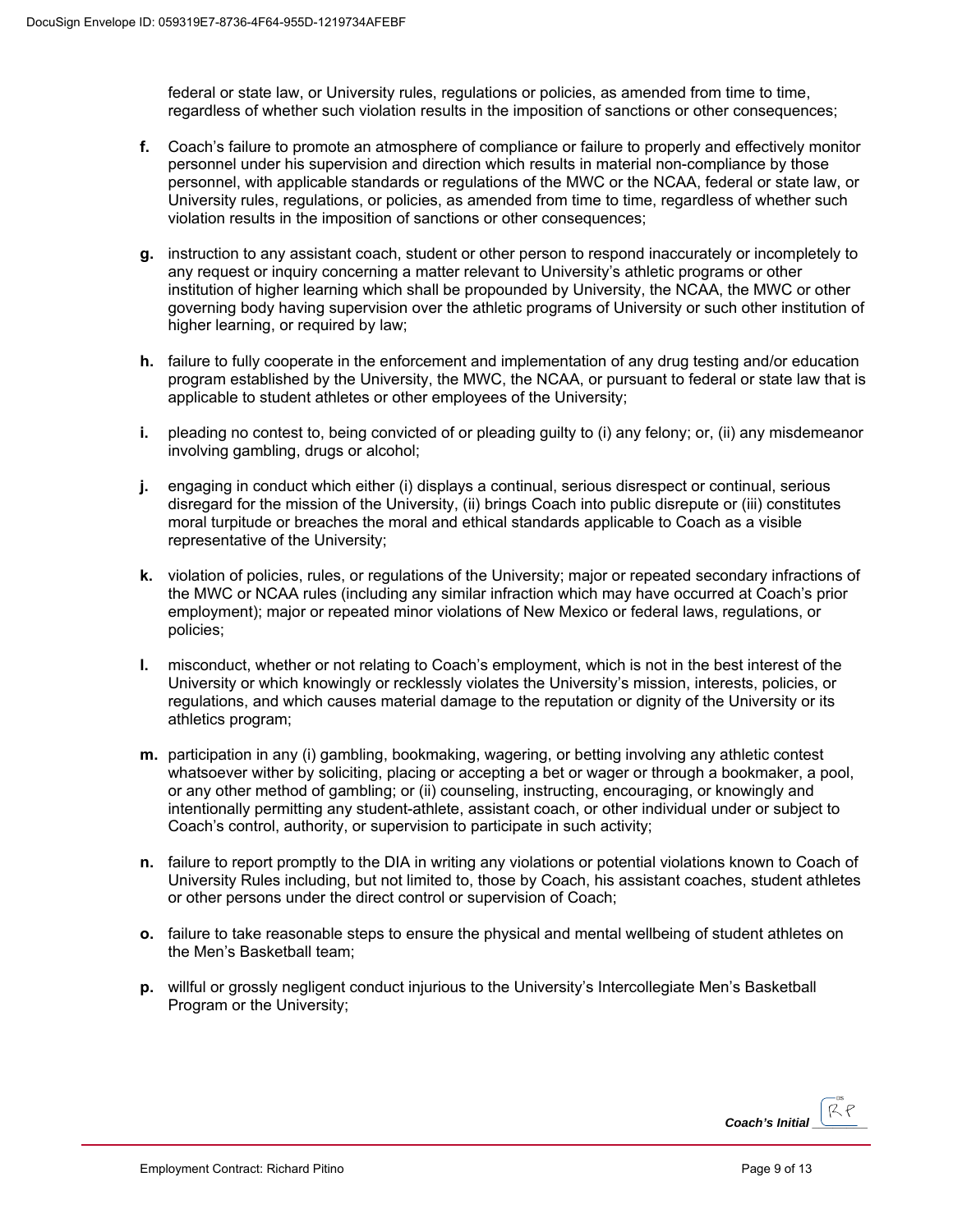**q.** conduct that knowingly or recklessly violates University policy.

If this Contract is terminated for cause, the University shall have no further liability except for base salary, media participation/cooperation and fringe benefits earned to the date of termination.

Nothing in this Section shall prevent, limit or otherwise interfere with the University's right to terminate the services of the Coach without cause at any time subject to the provisions of Section 13 herein. This Section creates no expectancy of or property interest in continued employment and no University Administrative Policy addressing or governing progressive discipline, discharge or the appeal process for discharge shall be applicable to Coach.

In the event the DIA, in his sole discretion, determines that cause exists to terminate Coach, but that doing so would not be in the best interest of the University, the DIA may implement other, lesser disciplinary measures including, without limitation, suspension with or without pay. This provision does not in any way alter the parties' agreement that no provisions of the University Administrative Policy manual addressing or governing separation of employment, discipline or contract employees generally are applicable to Coach or that no due process guarantees relating to progressive discipline, suspension, discharge, and appeal processes are accorded to Coach under this Contract.

**12. Termination by Request of Coach:** Coach may terminate this Contract at any time upon written notice to the DIA. In the event that Coach terminates this Contract pursuant to this Section, the University shall have no further liability except for base salary and benefits accrued to the date of termination.

Coach understands and agrees that termination of this Contract pursuant to this Section prior to the expiration of the Contract Term stated in Section 2 will cause irreparable harm to the athletic programs of the University in an uncertain amount not susceptible precise calculation or quantification. Therefore, if Coach terminates this Contract, he agrees to pay, and the University agrees to accept, as liquidated damages and not as a penalty, the sums stated in the chart, below:

| If the termination occurs in Contract Employment Year One:   | \$2,400,000 |
|--------------------------------------------------------------|-------------|
| If the termination occurs in Contract Employment Year Two:   | \$2,000,000 |
| If the termination occurs in Contract Employment Year Three: | \$1,200,000 |
| If the termination occurs in Contract Employment Year Four:  | \$600,000   |
| If the termination occurs in Contract Employment Year Five:  | \$300,000   |
| If the termination occurs in Contract Employment Year Six:   | $$0$ (zero) |

The payments contemplated by this Section shall be made by Coach in approximately equal monthly payments to University over the greater of thirty-six (36) months or the number of months remaining in the Contract Term at the time of termination, beginning on or about the last day of the month following termination until paid.

If, during the Contract Term, Eddie Nuñez's contract expires, he is terminated, or he otherwise no longer serves as the University's Director of Intercollegiate Athletics , then the liquidated damages set forth in this Section shall be reduced by fifty percent (50%) for a period of the later of: (a) 90 days of the date of such separation; or, (b) the last day of the Contract Employment Year in which the termination occurred. Thereafter, the liquidated damages owed for early termination shall revert to their original value.

**13. Termination by Request of University:** The University may voluntarily terminate this Contract at any time by giving Coach written or verbal notice. Notwithstanding any terms or provisions of this Contract or that may be found in University policy regarding employment that may be interpreted to the contrary, Coach's employment

*Coach's Initial*  $\left[\begin{matrix} \mathcal{R} \mathcal{R} \end{matrix}\right]$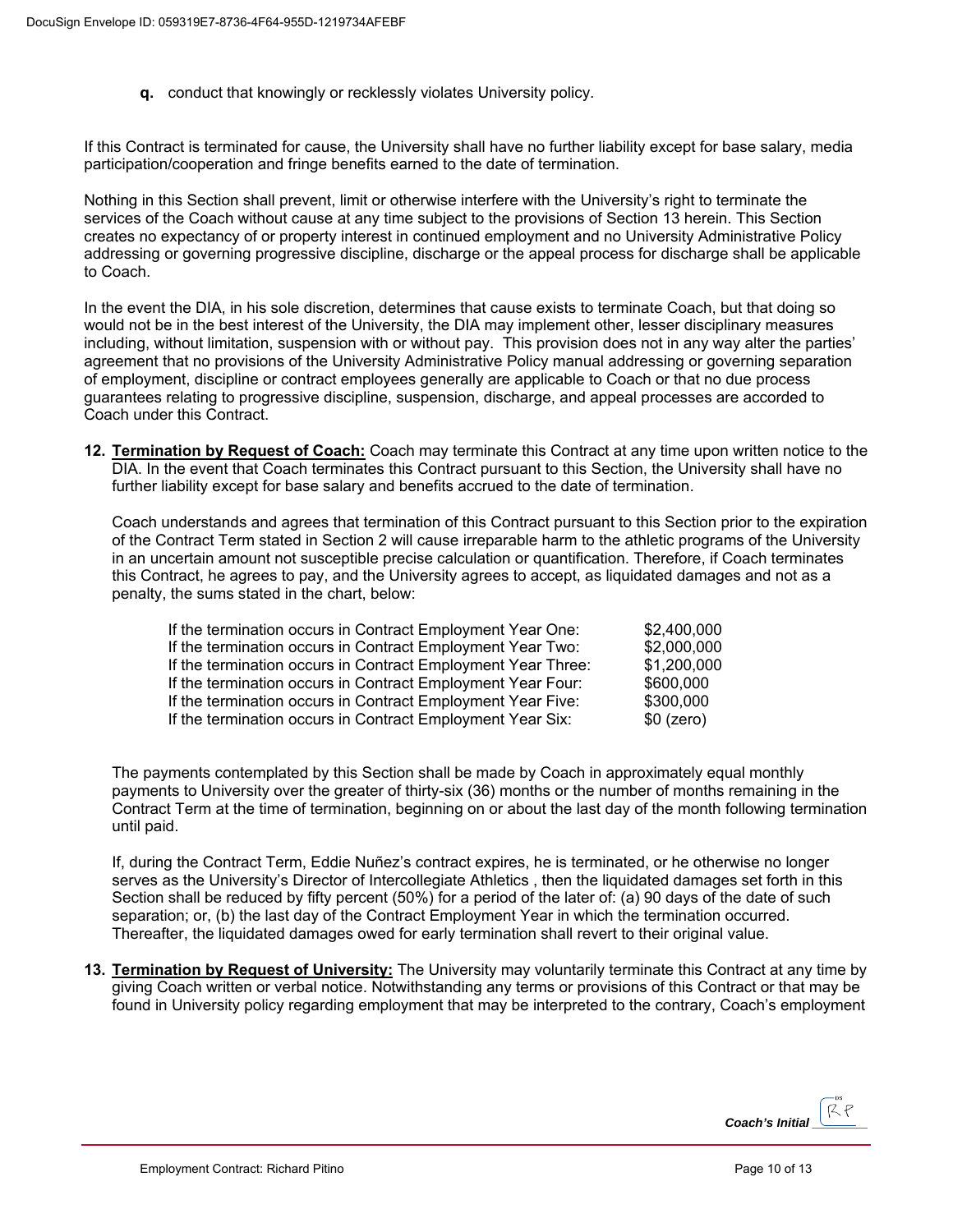relationship with the University as Head Men's Basketball Coach shall terminate upon delivery of the notice of termination or as otherwise set forth in the notice of termination.

**a. Severance:** In the event of termination of this Contract by the University other than for cause as defined in Section, the University agrees to pay, and Coach agrees to accept, as severance, the sums stated in the chart, below:

If the termination occurs in Contract Employment Year One: \$2,400,000 If the termination occurs in Contract Employment Year Two: \$2,000,000 If the termination occurs in Contract Employment Year Three: \$1,200,000 If the termination occurs in Contract Employment Year Four: \$600,000 If the termination occurs in Contract Employment Year Five: \$300,000 If the termination occurs in Contract Employment Year Six: The remainder of payment owed

to Coach for the remaining period of Contract Year Six

The sums described in this Section shall be deemed a severance payment to Coach and shall be paid in approximately equal monthly payments to Coach over the greater of thirty six (36) months or the number of months remaining in the Contract Term at the time of termination, on the last day of each month following termination, with New Mexico and federal tax withholdings associated with the payment of salary withheld, until paid. Coach understands and agrees that there will be no retirement withholding or contribution on the severance payments described in this Section, and that no benefits of any kind will accrue to Coach as a result of such payment. Coach agrees that as a condition of receiving any severance payments under this Section, except for any earned but unpaid compensation to the date of termination and any legally protected rights Coach has under any employee benefit plan, Coach must agree to not disparage the University and must execute a comprehensive release in a form to be determined by the University, in its sole discretion (the "Release"). Severance payments will not commence until Coach has fully executed the Release.

**b. Mitigation/Offset:** Coach agrees that the University's obligation to make payments under this Section shall be subject to Coach's obligation to mitigate his damages by immediately making reasonable, good faith and diligent efforts to obtain other employment, including employment as a media consultant, on-air personality or analyst. Should Coach obtain basketball-related employment, the University's financial obligations under this Section shall cease so long as Coach's monthly compensation from such employment, including base salary, deferred compensation, public relations and bonuses and incentive salary actually earned or received, but excluding reasonable and usual non-monetary fringe benefits such as health and life insurance, club memberships and use of vehicles ("Monthly Compensation"), is equal to or greater than the University's obligation to pay severance under this Section, prorated on a monthly basis.

If Coach's Monthly Compensation from such employment is less than the University's monthly obligation to pay severance under this Section, the amount of the University's obligation to pay severance shall be reduced by the amount of Coach's Monthly Compensation from such employment.

Any amount received in mitigation of damages by Coach that acts as an offset against the amount paid by the University shall apply retroactively.

**c. Notice:** Coach shall promptly, but no less than ten (10) days from acceptance of other employment, notify the DIA in writing of such employment and the total compensation to be paid to Coach for the employment. In addition, Coach agrees to provide the University with a copy of Coach's W-2 form for each calendar year as long as the University has the obligation to make severance payments under this Section.

Except as otherwise expressly provided in this Section, all rights and obligations due from each party to the other under this Contract shall cease upon the effective date of termination as set forth in the notice required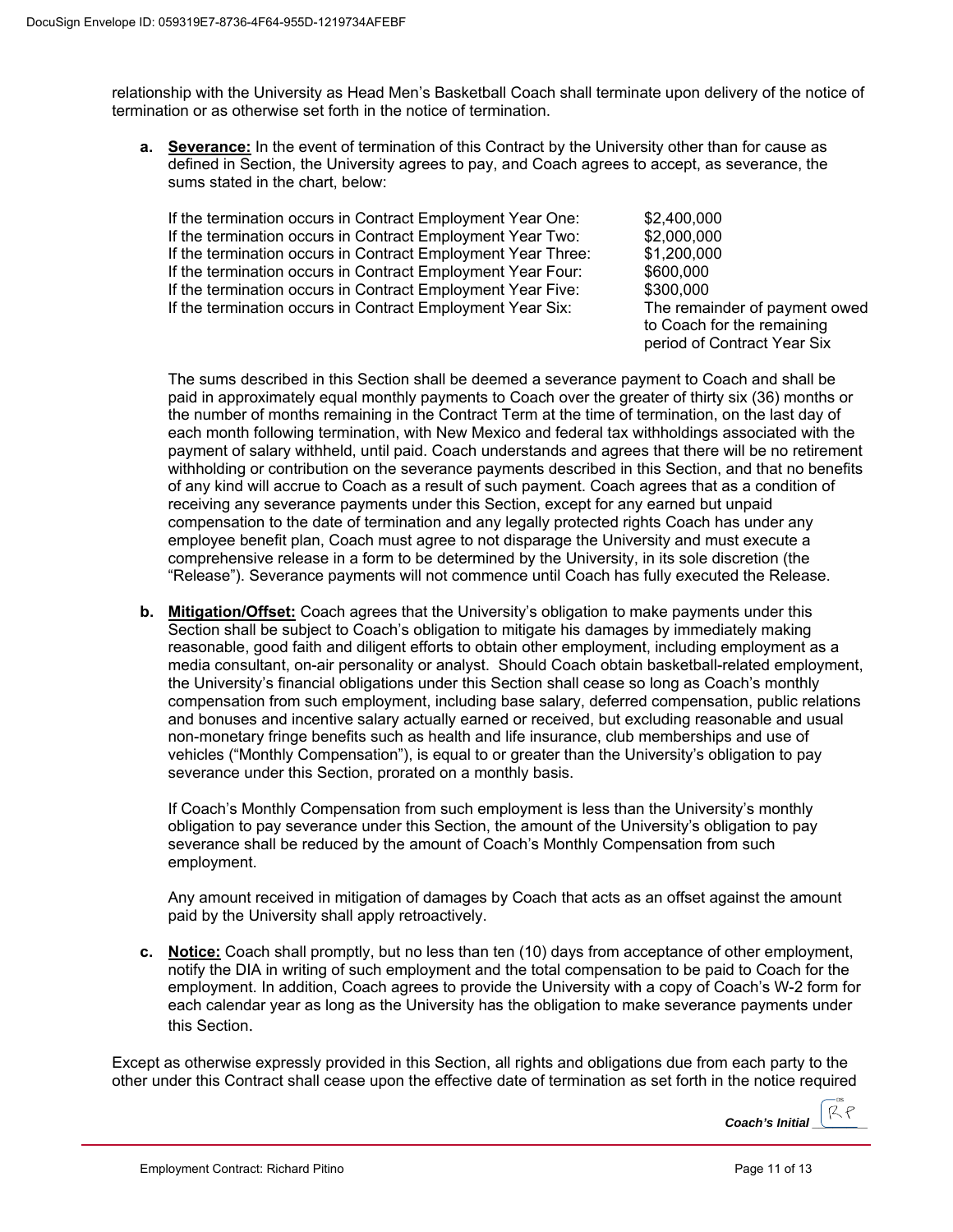by this Section. Additionally, no notice from the University shall be required for the Contract to expire by its terms on the later of **March 31, 2027 or the day after the team's least game of the 2026-2027 season**, and there exists no expectancy of renewal of this Contract.

- **14. Termination by Disability or Death**: It is expressly understood and agreed that this is a personal service agreement between the parties and that in the event of the incapacity of Coach to the degree that he is rendered incapable of performing the obligations and duties contained in this Contract for a period of more than ninety (90) consecutive days, as certified by two (2) physicians selected or approved by the University, or his untimely demise, this Contract shall terminate and the University shall have no further financial or other obligation whosoever hereunder except to pay Coach his base salary and benefits accrued to the date of termination.
- **15. Complete Employment Contract:** This Employment Contract and any Exhibits attached hereto and incorporated herein by reference, constitute the final and complete agreement between the parties. Any amendments or further addenda, hereafter agreed to by both parties, shall be in writing and executed with the same formality. All prior and contemporaneous negotiations and agreements pertaining to Coach's employment by the University are deemed incorporated into this Contract and such documents and instruments are deemed to have been abandoned if not so incorporated. No verbal understandings, statements, promises, or inducements contrary to the terms of this Contract exist.
- **16. Severability:** If any provision of this Contract is held to be invalid or unenforceable for any reason, such provision shall be ineffective to the extent of such invalidity or unenforceability; provided, however, that the remaining provisions will continue in full force without being impaired or invalidated in any way unless such invalid or unenforceable provision or clause shall be so significant as to materially affect the Parties' expectations regarding this Contract. The Parties shall replace any invalid or unenforceable provision with a valid provision which most closely approximates the intent and economic effect of the invalid or unenforceable provision.
- **17. Governing Law and Forum:** This Contract, and any other amendments, shall be governed by and construed in accordance with the laws of the State of New Mexico and the policies and procedures of The University of New Mexico Board of Regents.
- **18. Waiver:** No waiver by either party of any rights under this Contract will be valid unless set forth in a writing signed by that party. The failure of either party to insist upon strict performance of this Contract shall not be construed as a waiver of any of the party's other rights under the Contract.
- **19. Captions:** The captions used herein are for convenience only and do not in any way limit or amplify the terms and provisions hereof.
- **20. Mandatory, Binding Arbitration:** The Parties agree to submit to binding arbitration any claims that they may have against each other, of any nature whatsoever, other than those prohibited by law, pursuant to the New Mexico Uniform Arbitration Act, and hereby waive any rights to file suit in a court of law on any such claims.

[End. Signatures follow.]